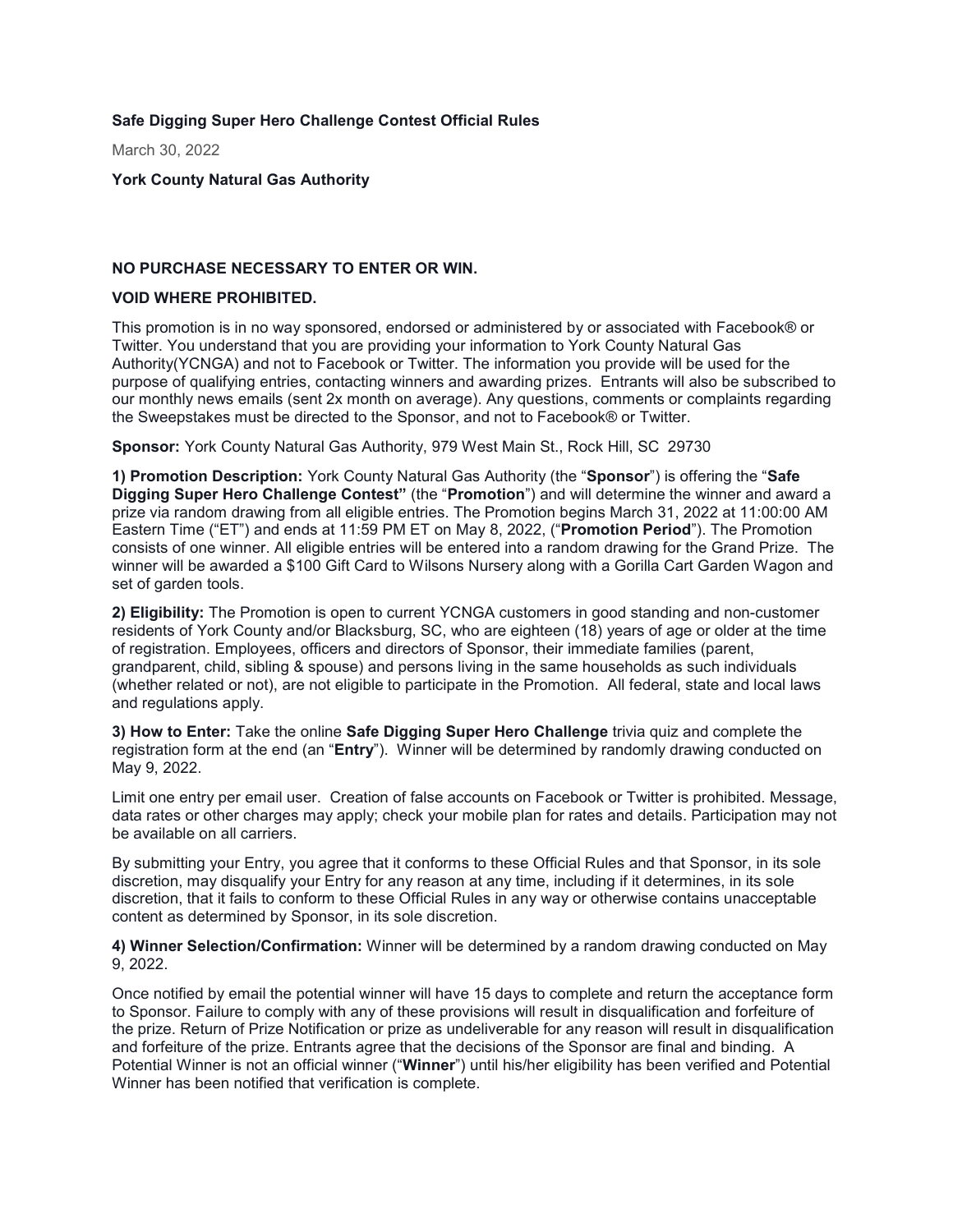**5) Data Collection** – By entering the Promotion, you agree to all of the terms and conditions of Sponsor's Privacy Policy.

**6) General:** You agree to comply fully with each provision in these Official Rules. Any person attempting to defraud or in any way tamper with this Promotion and any person who does not comply with these Official Rules, will be ineligible for any prize(s) and may be prosecuted to the full extent of the law. If, during the Promotion Period, for reasons beyond the Sponsor's control (including, but not limited to, tampering or computer virus infection), the Promotion is not capable of running as originally planned, the Sponsor, at its sole discretion, reserves the right to cancel, postpone or modify the Promotion, without liability and to the extent feasible, and will select Official Winners and award prizes from among Entries received prior to cancellation or modification via random drawing. Sponsor is not responsible for Internet, computer hardware and software, phone, and other technical errors, malfunctions, and delays. Entries, which are incomplete, inaccurate, irregular, or otherwise not in compliance with these Official Rules, are void. Sponsor reserves the right, at its sole discretion, to disqualify any individual it finds, in its sole discretion, to be tampering with the entry process or the operation of the Promotion or web site. Sponsor may prohibit an entrant from participating in the Promotion or winning a prize if, in its sole discretion, it determines that said entrant is attempting to undermine the legitimate operation of the Promotion by cheating, hacking, deception, or other unfair playing practices (including the use of automated quick entry programs) or intending to annoy, abuse, threaten or harass any other entrants or Sponsor representatives.

**7) Release of Liability and Issues of Law:** By participating you release the Sponsor, Facebook, Twitter their affiliates, partners, subsidiaries, officers, directors, agents, employees and all Promotion Entities associated with the development and execution of this Promotion and their respective employees, officers, directors ("**Released Parties**") from any and all liability with respect to and in any way arising from participating in this Promotion or acceptance or use of prizes.

You also agree that the Released Parties are not responsible or liable for any injury or damage to your or third person's computer system related to or resulting from you entering the Promotion or the downloading of any materials associated with the Promotion (including, without limitation, any server failure or lost, delayed or corrupted data or other malfunction), either directly or indirectly.

You agree that Released Parties shall not be liable for personal injuries, death, damages, expenses, costs or losses of any kind resulting from your participation or inability to participate in this Promotion or parts thereof or acceptance of, use of or inability to use a prize or parts thereof including, without limitation, claims, suits, injuries, losses and damages related to personal injuries, death, damage to or destruction of property, rights of publicity or privacy, defamation or portrayal in a false light (whether intentional or unintentional), whether under a theory of contract, tort (including negligence), warranty or other theory. Official Winners agree to release the Released Parties from any and all liability and responsibility with respect to the prize (including any property loss, damage, personal injury or death). Official Winners acknowledge the Promotion Entities have neither made nor are in any manner responsible for any warranty, representation or guarantee, expressed or implied, in fact or in law, related to the prize.

Released Parties shall not be liable for failure to supply a prize or any part thereof, by reason of any acts of God, any action(s), regulation(s), order(s) or request(s) by any governmental or quasi-governmental entity (whether or not the action(s), regulation(s), order(s) or request(s) prove(s) to be invalid), equipment failure, terrorist acts, earthquake, war, fire, flood, explosion, unusually severe weather, hurricane, embargo, labor dispute or strike (whether legal or illegal), labor or material shortage, transportation interruption of any kind, work slow-down, civil disturbance, insurrection, riot, or any other cause beyond Released Parties' sole control.

### **All Federal, state and local laws and regulations are applicable.**

#### **8) Winner:** The winner of the contest will be identified on the YCNGA website

at: <https://ycnga.com/safety/811-call-before-you-dig/>on or after May 23, 2022. Winner of the promotion agrees to release his/her name or likeness for publicity, advertising and/or printed and online publications. Name and/or picture may appear in the media or various publications for an indefinite date, unless